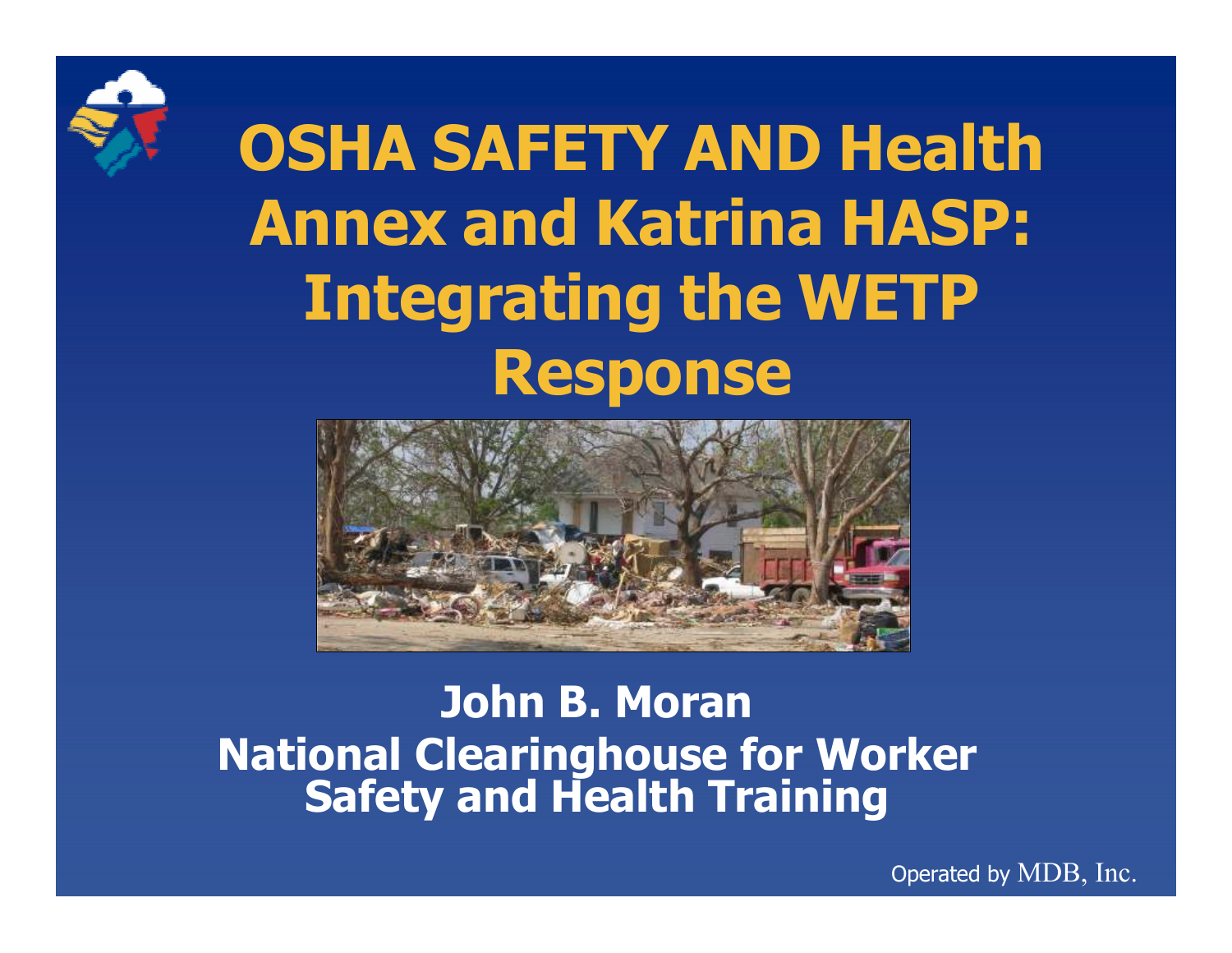

## Katrina Response.

-Event: August 29, <sup>2005</sup> -Presidential Declaration.-NRP Activation. -Compliance with NIMS. -Worker safety and Health Annex Activation (Approximately <sup>1</sup> month later).

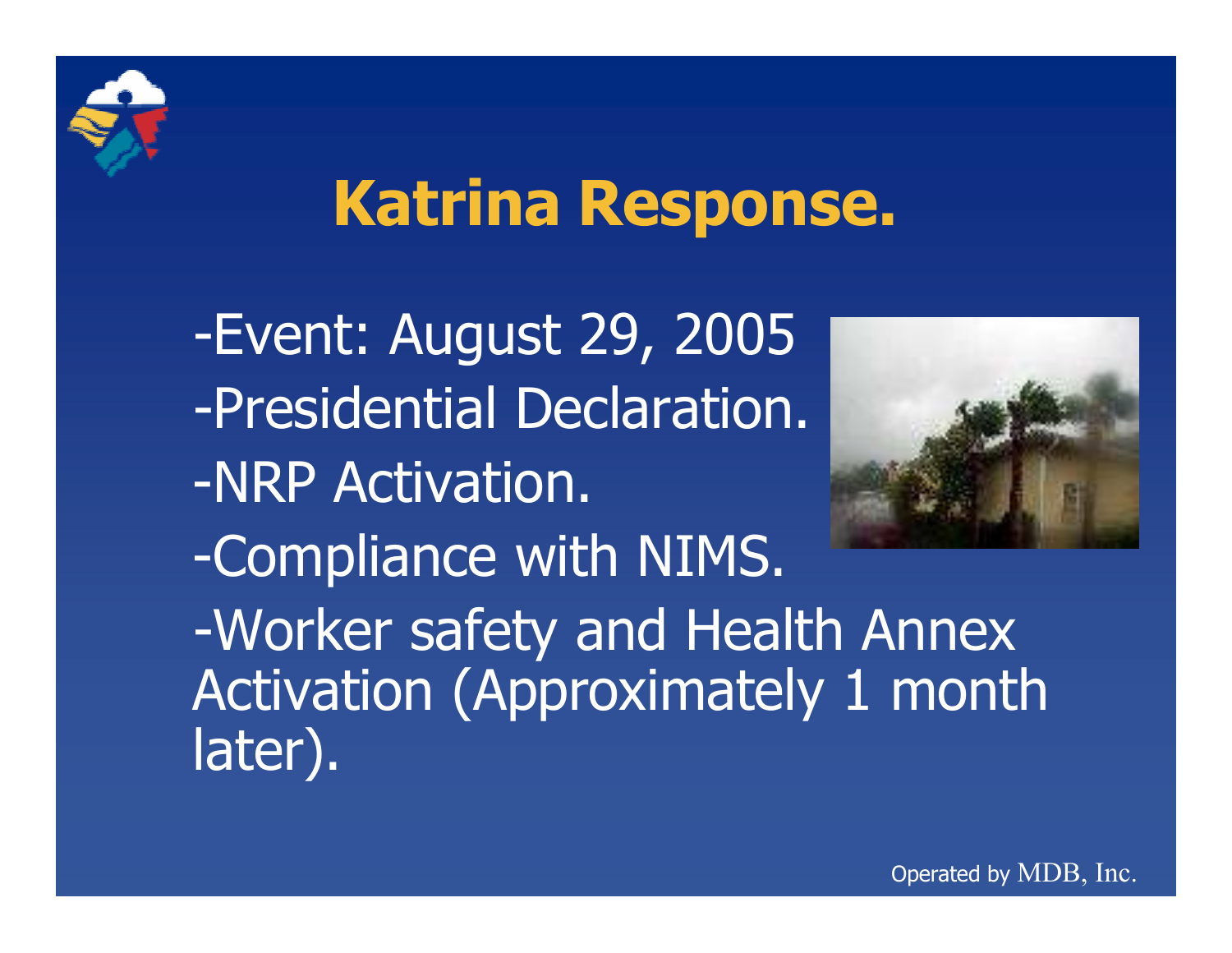### Worker Safety and Health Annex (WSH) of the NRP.

Coordination Agency: DOL/OSHA

Cooperating Agencies:

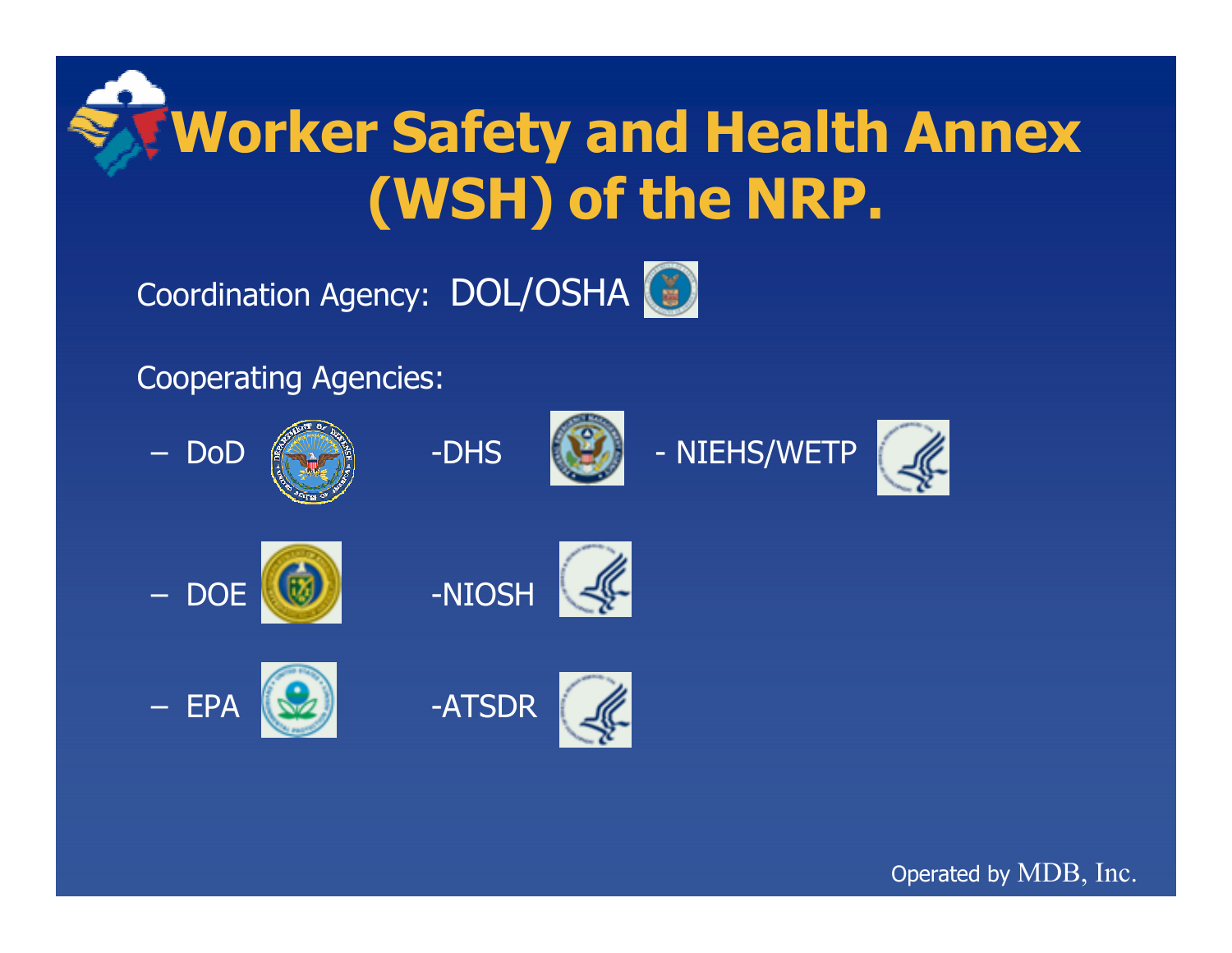

# WSH (continued)

### NIEHS/WETP

- –Training Technical Assistance.
- $\mathcal{L}_{\mathcal{A}}$  Safety training to worker target populations.



- – Assist and support in development and delivery of site-specific H&S training thru WETP awardees.
- – Assistance such as respirator fit testing and distribution of PPE.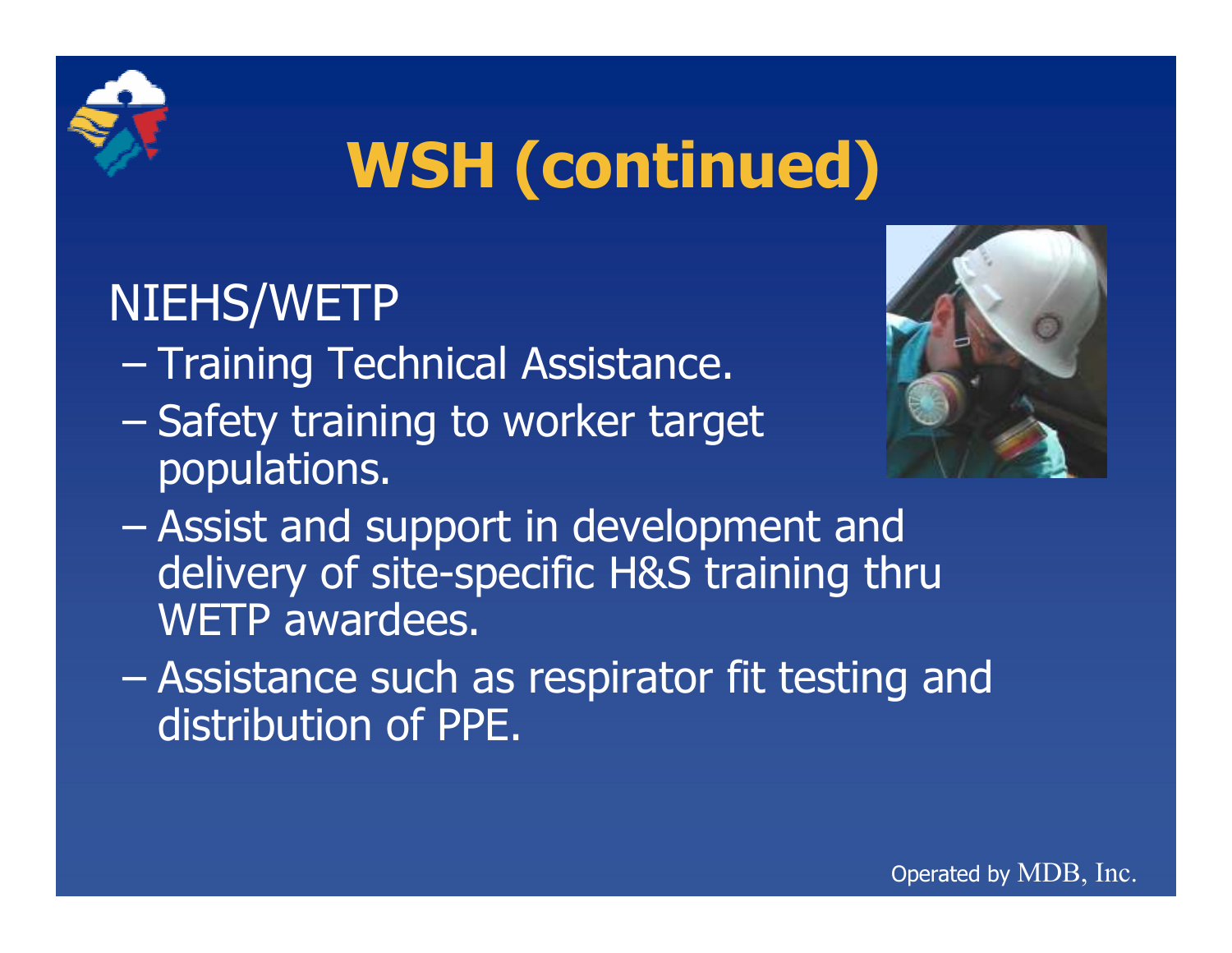# WSH (continued)

-NIEHS/WETP Preincident Preparedness:-Emergency Support Activation Plan (ESAP). -Develop and MaintainResource center Clearinghouse via WebSite).

### **Katrina Responder Training Materials Created by NIEHS Worker Education and Training Program**

### **PowerPoint Health and Safety Briefing**

#### **English Version**

Protecting Yourself While Helping Others (Responder Orientation Briefing) 图 (1,612,288 bytes) -New 9-23-

September 2005. 42 pages. This presentation is a joint collaboration between. NIEHS and other federal agencies to give health and safety guidance to those responding to Hurricane Katrina. It is the most widely used safety and health awareness program in the disaster zone. Organizations should feel free to customize the program for their intended audiences. The booklet below is intended as an accompanying pocket guide that can be distributed with this training or independently.

### **Spanish Version**

Protección personal y ayuda a los demás: consideraciones de seguridad para participantes 图 (1,695,744 bytes) •New 9-23•

Septiembre de 2005. 42 páginas. Esta presentación es una colaboración común entre NIEHS y otras agencias federales para dar la dirección de salud y de seguridad a ésas que responden al huracán Katrina. Se piensa para ser una herramienta útil para el entrenamiento de la orientación del sitio.

### **Booklet for Responders**

**To Order Brochures** 

You may order FREE brochures from the NIEHS by clicking on the link below. A Spanish version will be available shortly.

>CLICK HERE TO ORDER BROCHURES<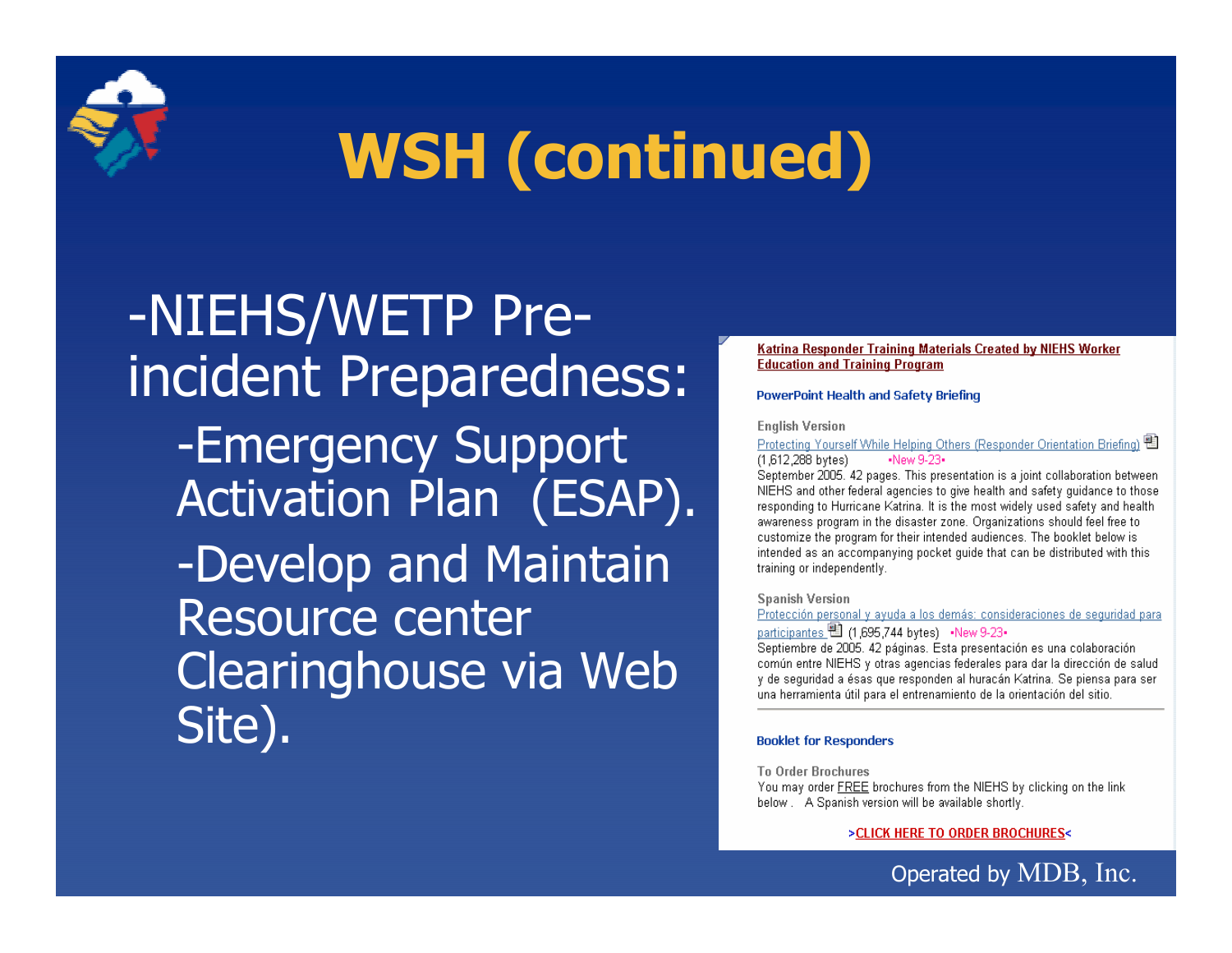

# WSH (continued)

### Key provisions of Annex:

- Applies to Feds and Fed contractors ONLY.
- 12 specific "Actions" (selected)
	- **HASP**
	- Collect & Manage data.
	- Coordinate and provide training.
	- Provide psychological First Aid.
	- Provide S&H technical advice and support to JFO Safety Officer and Coordination Group and ICP Safety Officers.
	- Coordinate and manage Annex Cooperating Agencies actions.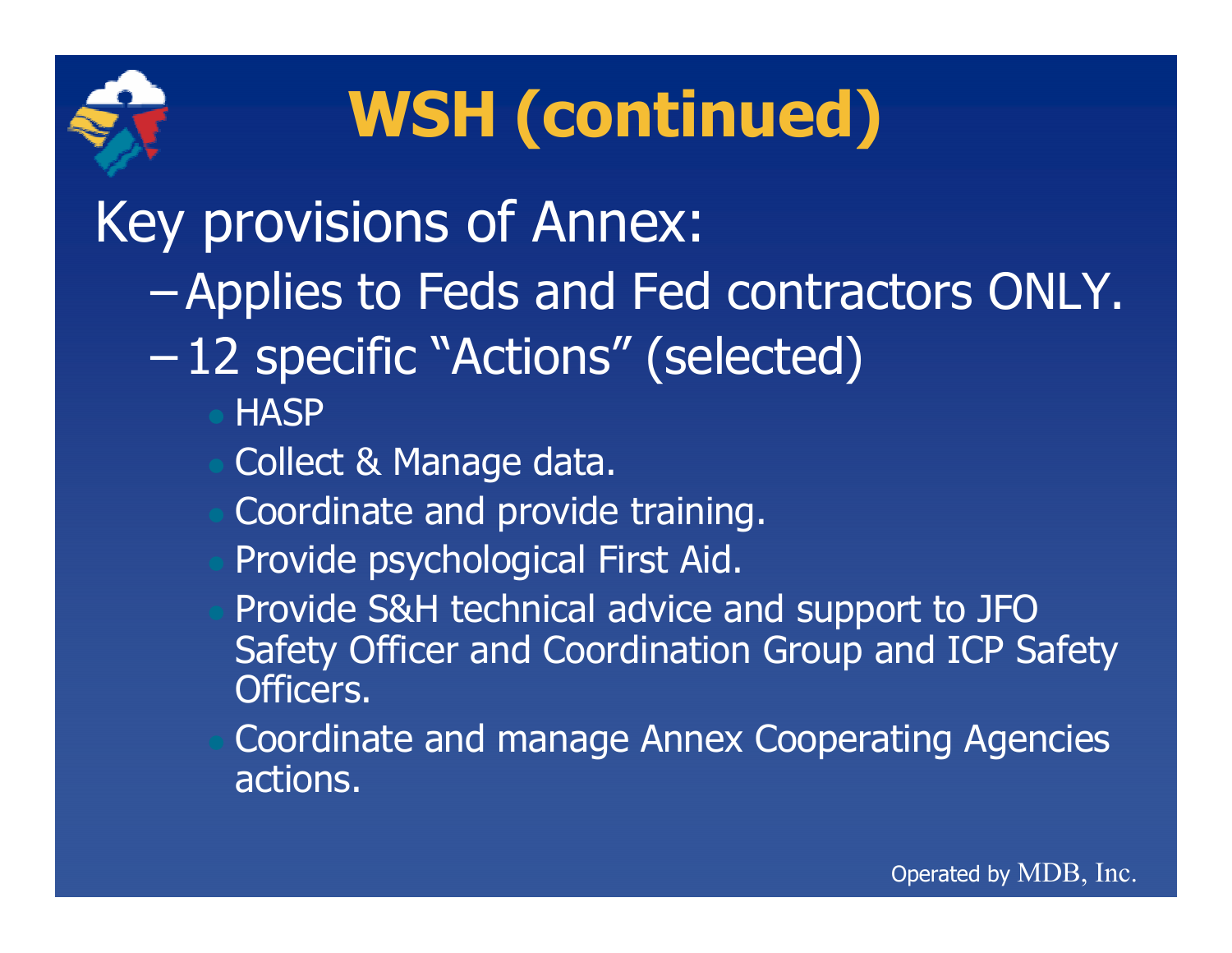

## Katrina HASP.

-Issued by OSHA per WSH Annex. -Dated <sup>8</sup> Oct 2005. -Approved w/o <sup>10</sup> Oct 2005. -Applies to Feds andFed funded contractors.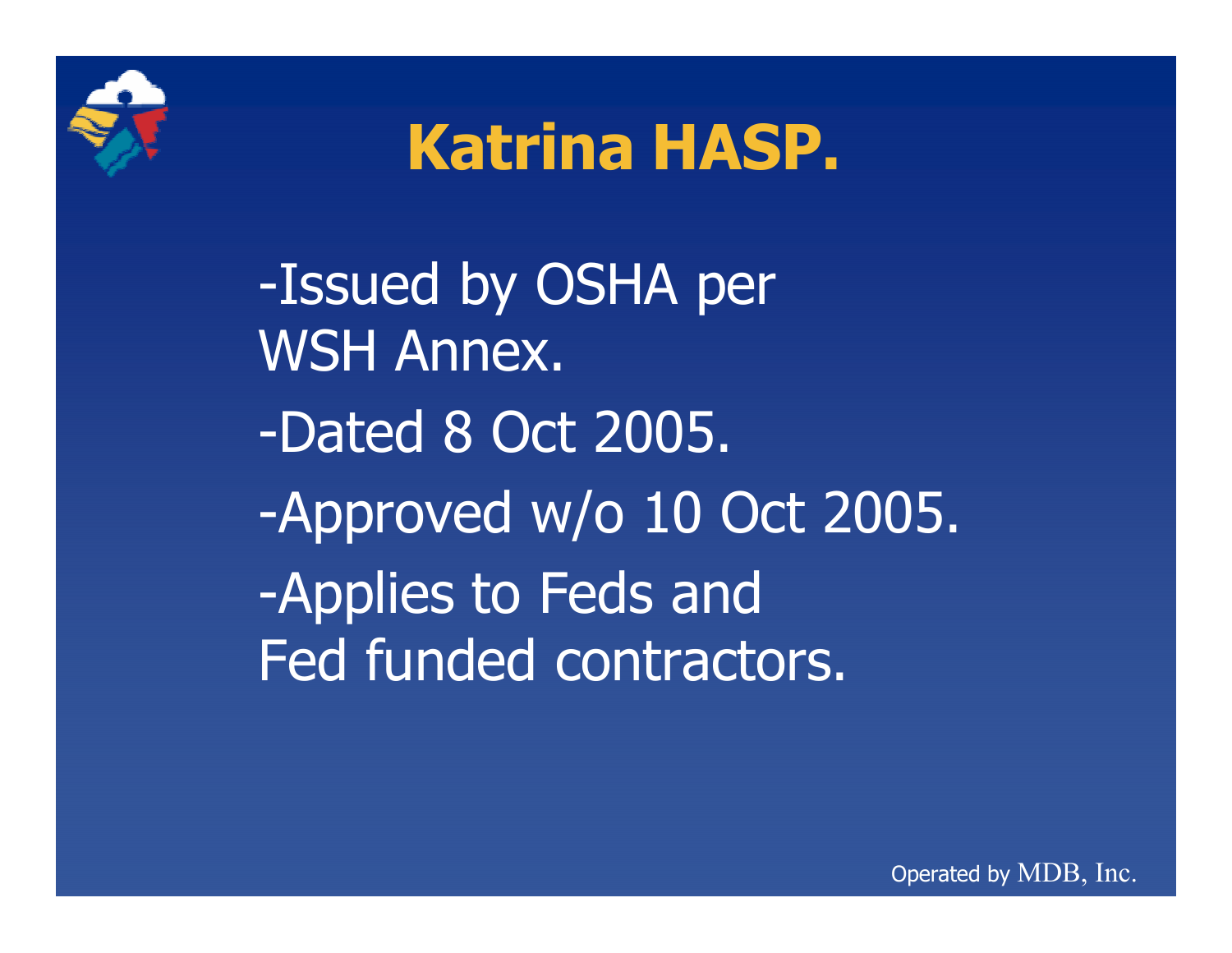# Katrina HASP (continued)

### **Requires**

- HASP for each.
- JHA's
- $\mathcal{L}_{\mathcal{A}}$ – Recordkeeping and weekly reporting (I/I)
- Training
- $-$  Exposure monitoring.
- Hazard control.
- PPE.
- HAZCOM.
- Heat Stress management.
- Sanitation.
- Specific S&H Protections for disaster responses.



NIEHS – OSHA Katrina Response Initiative

Safety awareness for responders to Hurricane Katrina Mississippi Operations: Protecting yourself while helping others



**WORKER EDUCATION & TRAINING PROGRAM**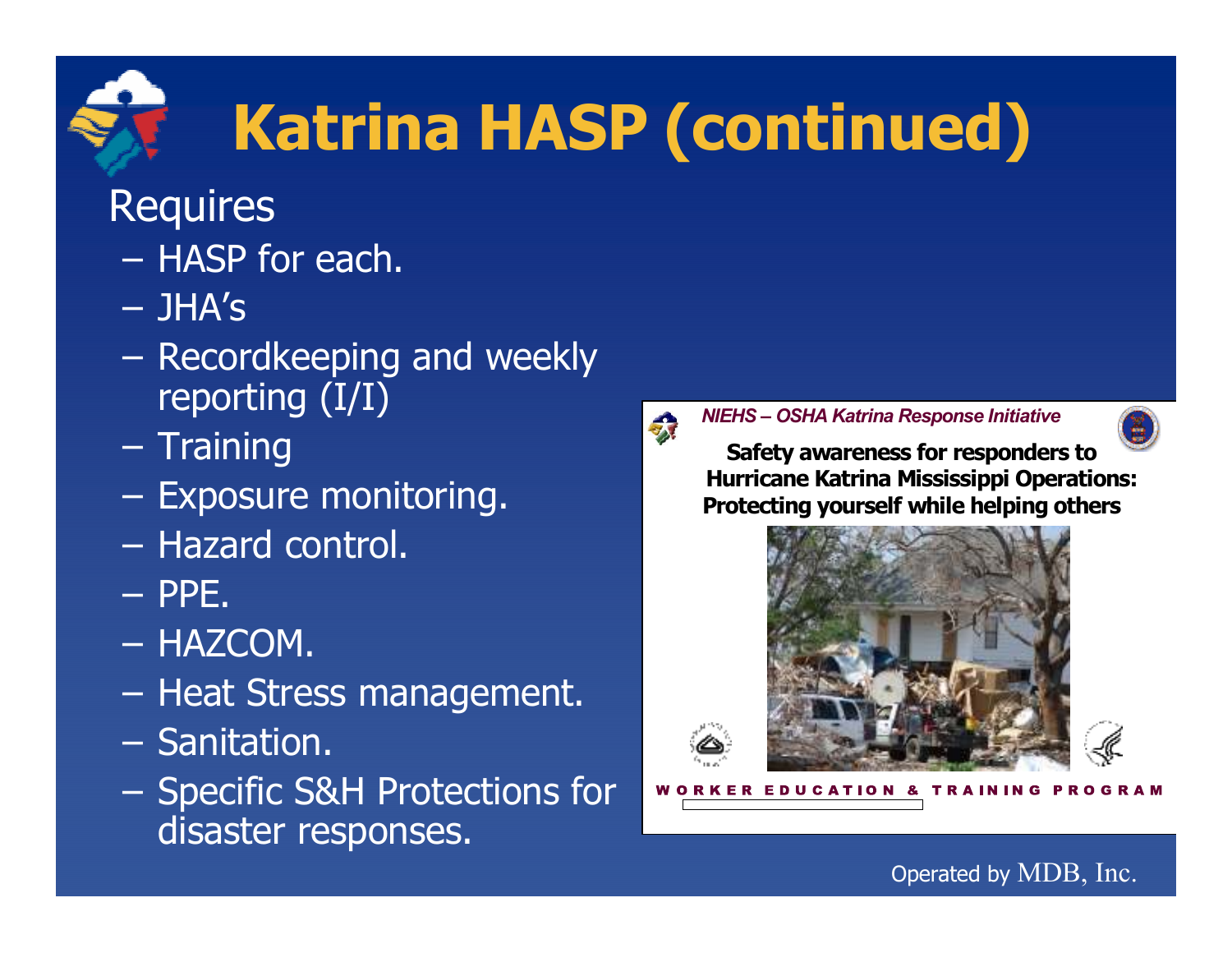

# WETP ESAP Activation

### Requires:

- NRP Activation.
- $\mathcal{L}_{\mathcal{A}}$  , where  $\mathcal{L}_{\mathcal{A}}$  is the set of the set of the set of the set of the set of the set of the set of the set of the set of the set of the set of the set of the set of the set of the set of the set of the WSH Annex Activation.
- $\mathcal{L}_{\mathcal{A}}$ WETP Activation by OSHA (via MOU).
- Training mission assignment from OSHA.
- $\mathcal{L}_{\mathcal{A}}$  , where  $\mathcal{L}_{\mathcal{A}}$  is the set of the set of the set of the set of the set of the set of the set of the set of the set of the set of the set of the set of the set of the set of the set of the set of the – Training mission assignment from each State JFO.
- $\mathcal{L}_{\mathcal{A}}$ Resources.

NOTE: Addresses only training for Feds and Fed contractors.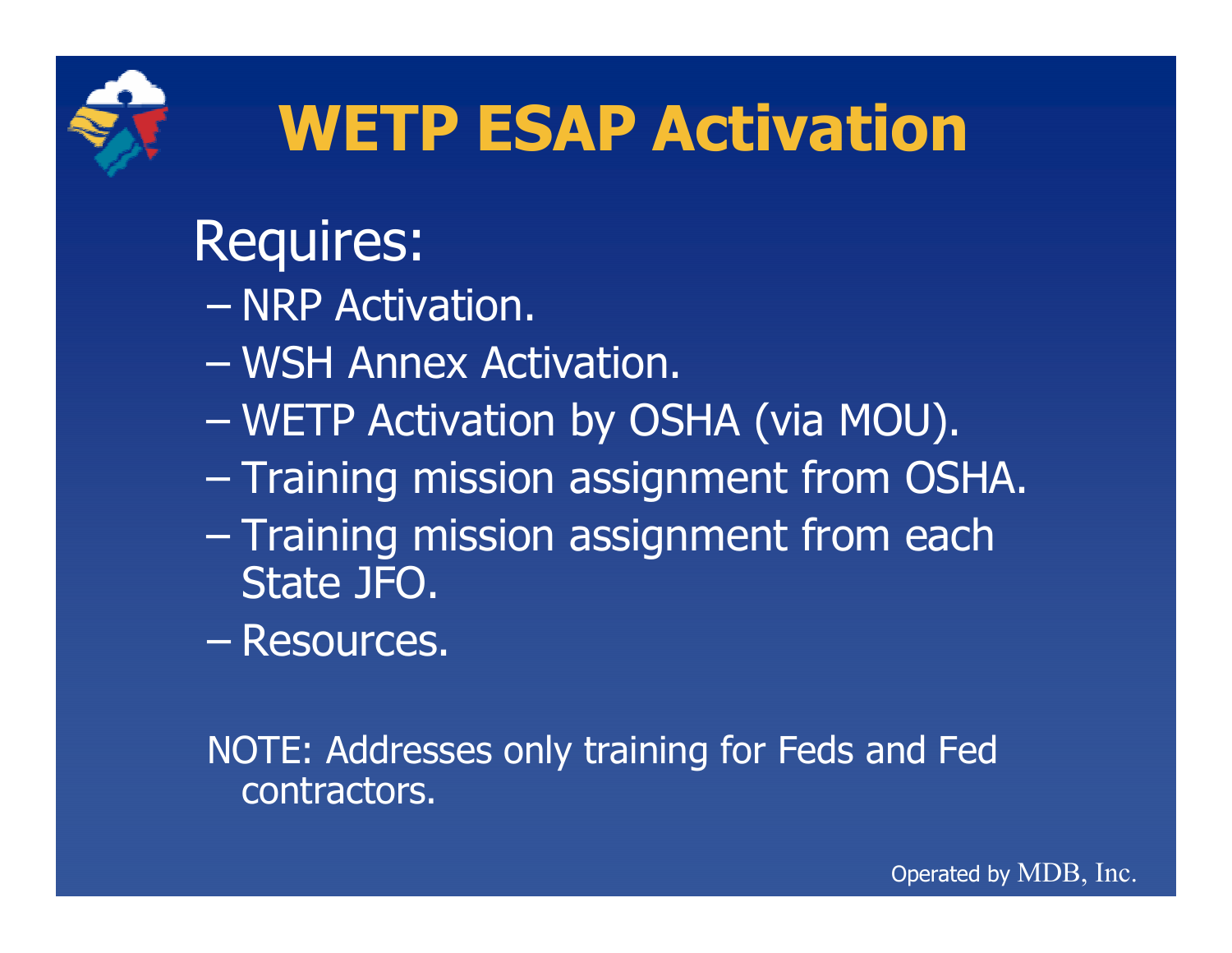

## WETP Actions to date.

Development of ESAP and approval by OSHA. Coordination per WSH Annex. H&S Briefing PPt.- 1 September 05. H&S Booklet- w/o 5 Sept 05. Responder poster- 13 Sept 05. Training Policy rec's to OSHA- 26 Sept 05. Images for training programs- continuing. Resource materials including Mold Trng Guide. Individual awardees activation under base funds.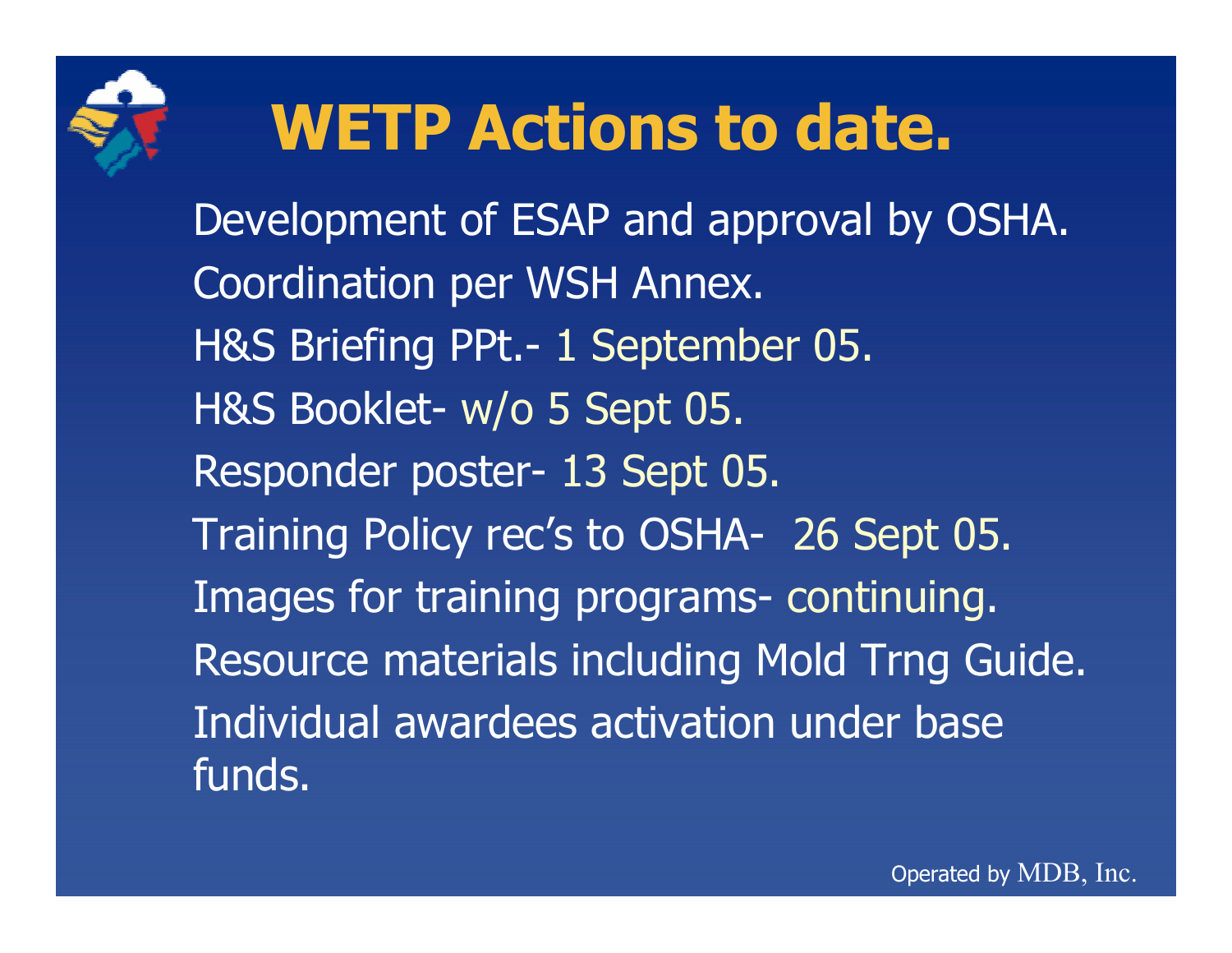

## Funding to Date.

- -Base funds-specific authorizations to some.
- -\$800K EPA Brownfields
- -\$302K via WSH Annex thru <sup>31</sup> Oct 05. -\$0 under ESF#10.

-Harwood grants- Separate OSHA grant program awarded to several WETP awardees. Pending approval of training materials by OSHA for activation.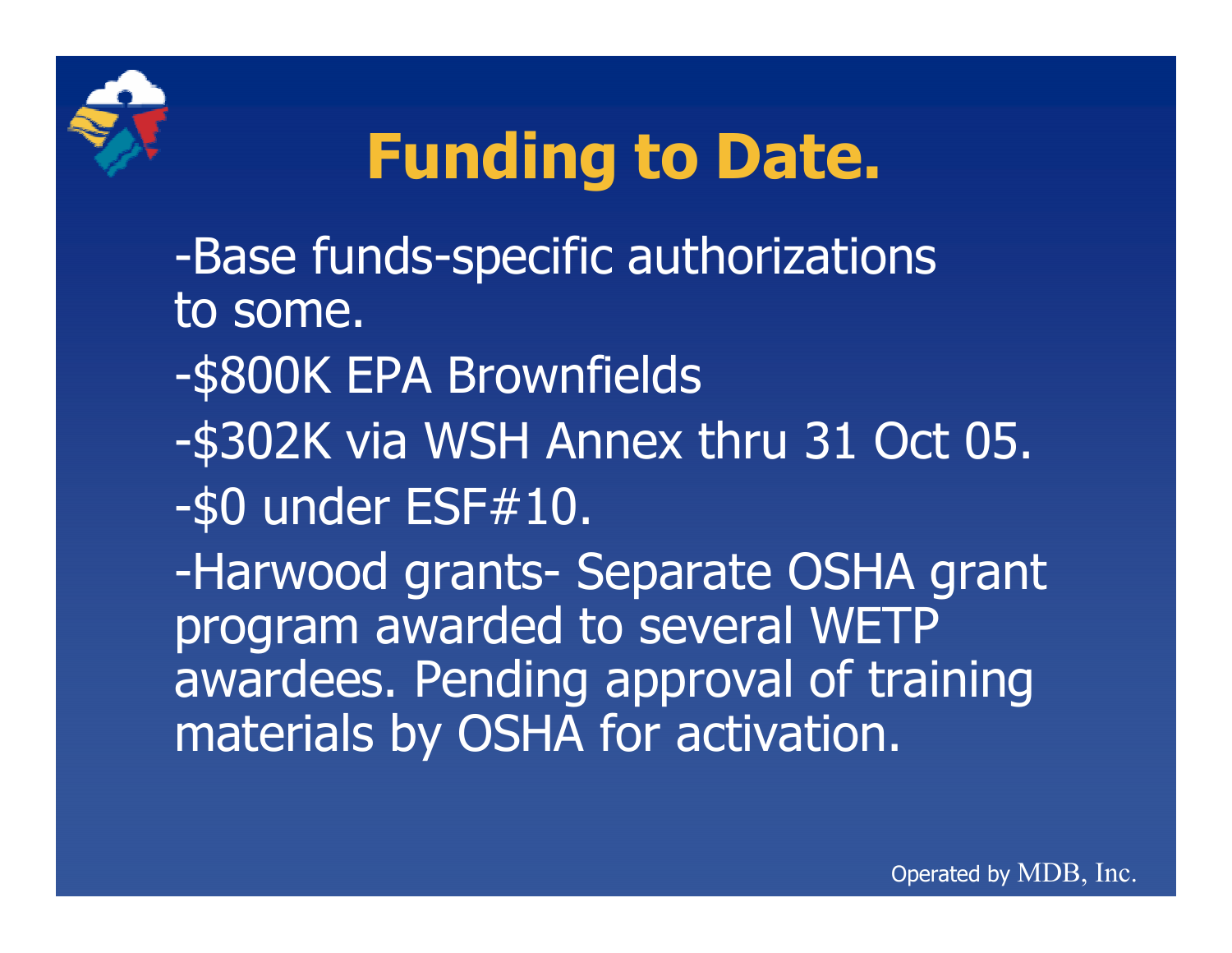

### Katrina Response Issues for WETP.

Training target audiences:

Feds **Included**. Fed contractors included. Public employers

Non-Fed funded MOT responders

NOT included under Annex \$ unless Fed funded. NOT included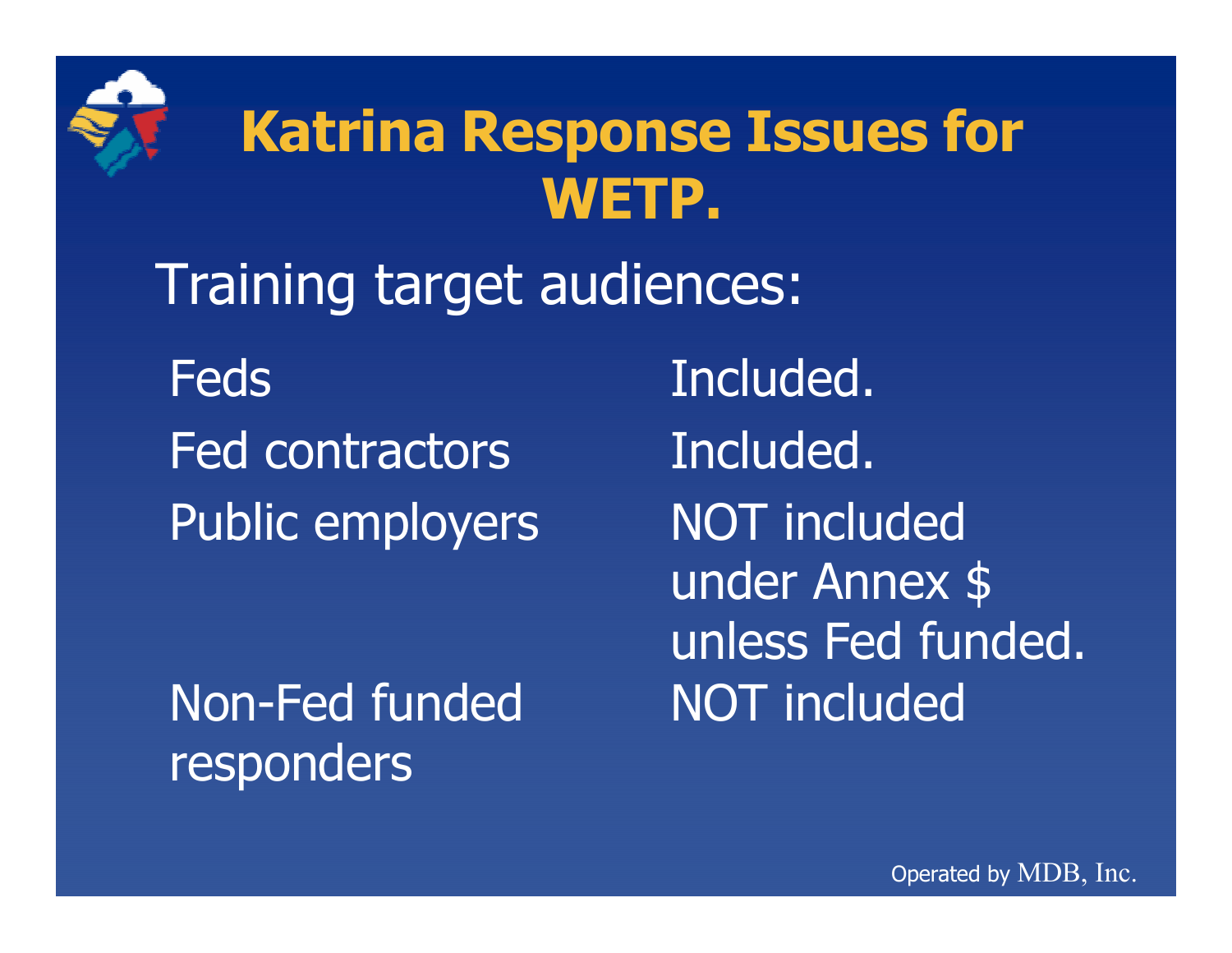## WETP Issues continued.

### Activation:

- Mission assignment from OSHA required.
- $\mathcal{L}_{\mathcal{A}}$  , where  $\mathcal{L}_{\mathcal{A}}$  is the set of the set of the set of the set of the set of the set of the set of the set of the set of the set of the set of the set of the set of the set of the set of the set of the Mission assignment from State JFO's required.
- $\mathcal{L}_{\mathcal{A}}$  OSHA HASP must become part of Fed funded contractors contracts. HASP approved by integration into contracts is unknown at this time.
- $\mathcal{L}_{\mathcal{A}}$  , where  $\mathcal{L}_{\mathcal{A}}$  is the set of the set of the set of the set of the set of the set of the set of the set of the set of the set of the set of the set of the set of the set of the set of the set of the Resources must be provided.
- –Activation of WETP awardees required.
- $\mathcal{L}_{\mathcal{A}}$ – Deployment plan required.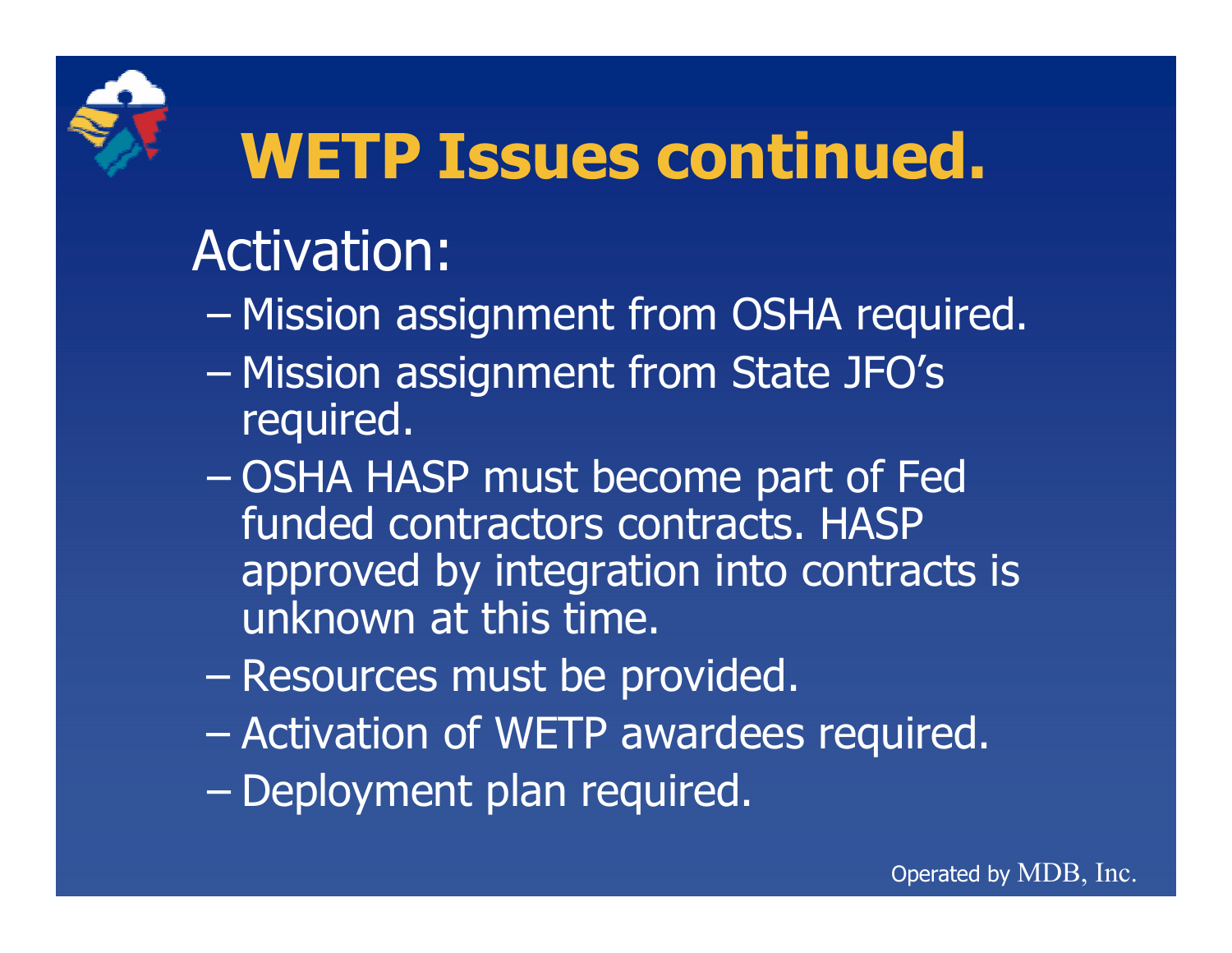

# WETP Issues continued.

### Training Deployment Plan:

- ID Training target audience. Conduct training needs assessment. –- ID training required. –Deliver training.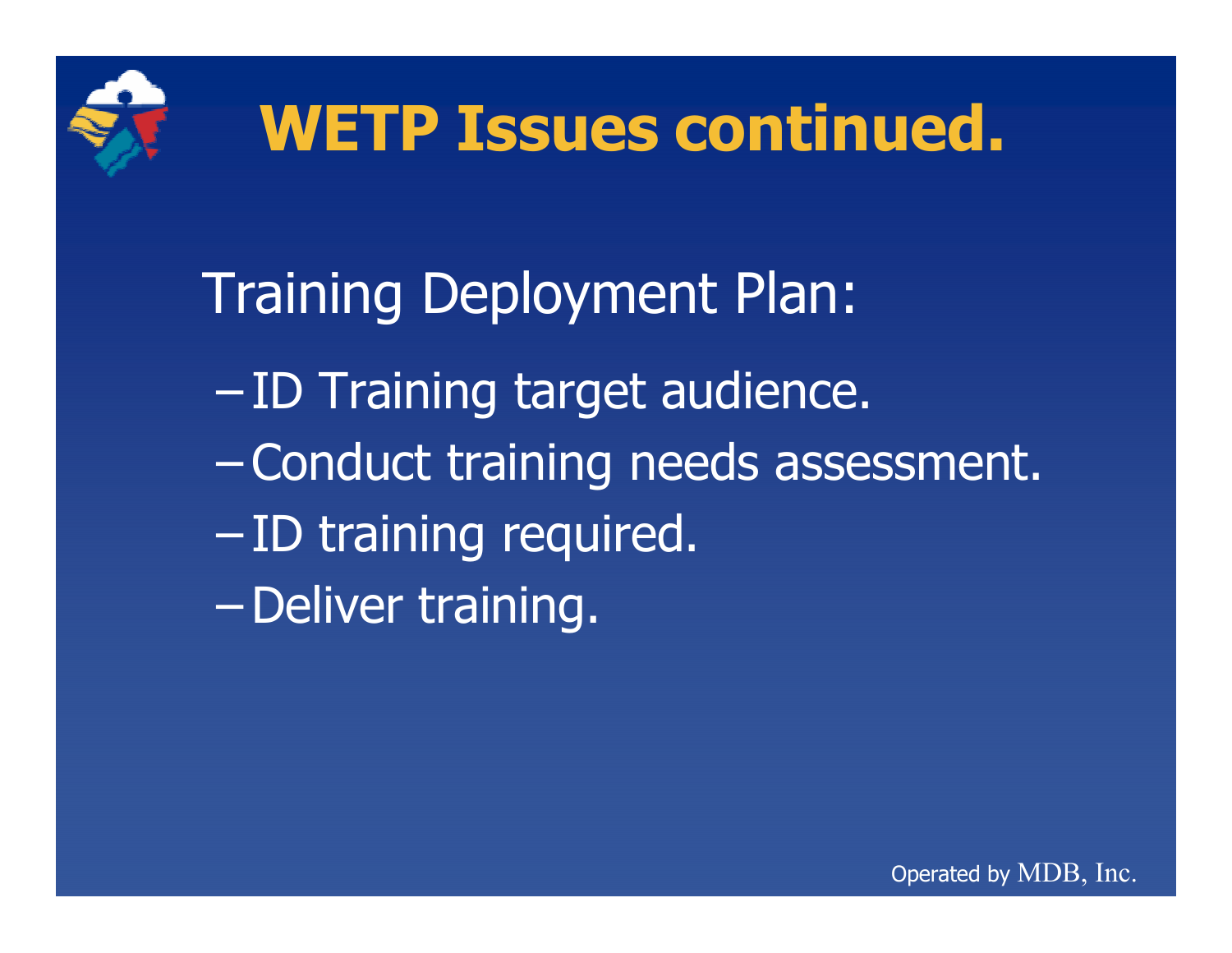

### WETP Issues continued. HAZWOPER Training:

- –– Recent OSHA Draft Guidance on the applicability of HAZWOPER to the Katrina response seriously weakens the standard.
- –– Should expect little demand for HAZWOPER trained workers.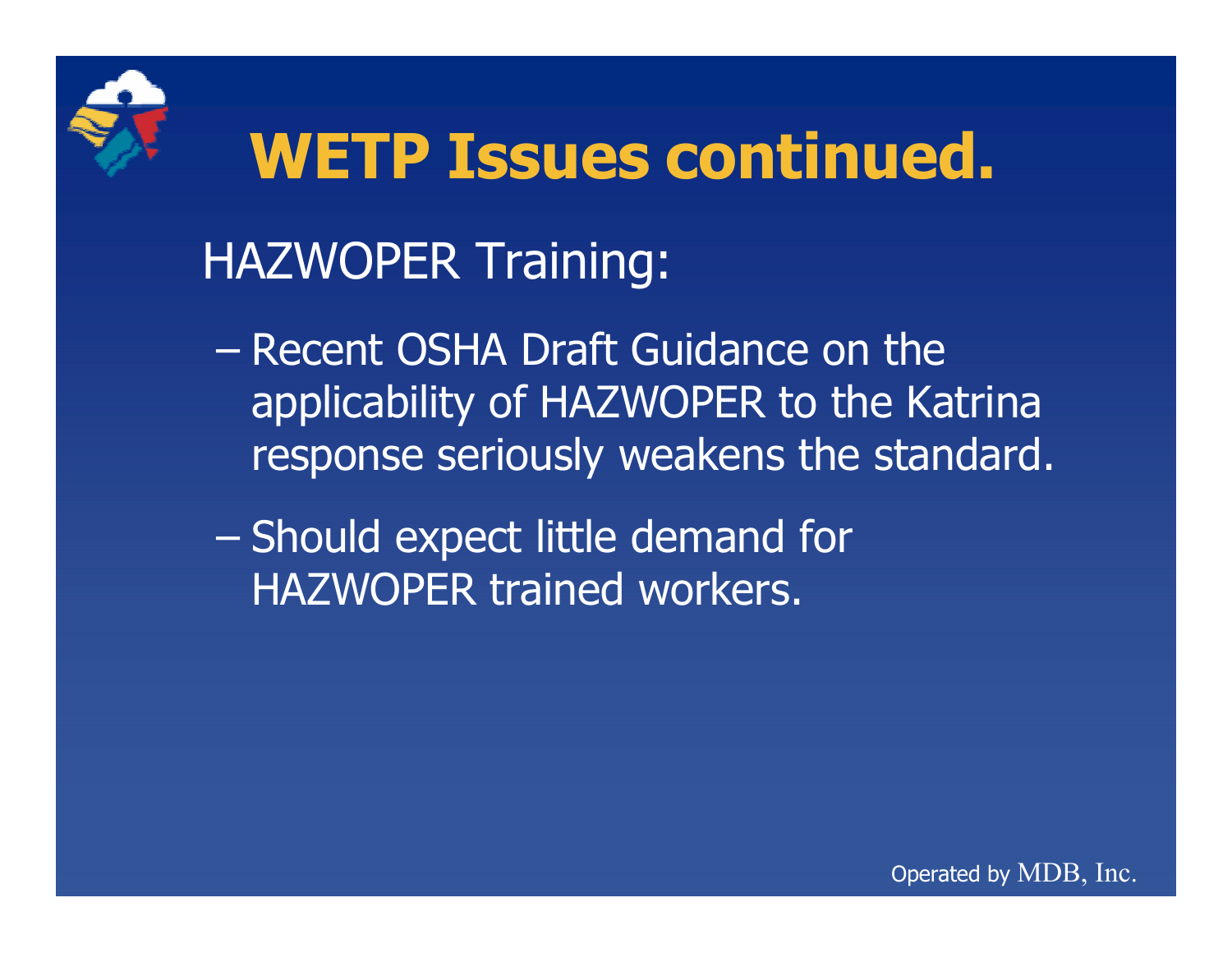# In the Mean Time:

MMWR (4 Oct 05, LA only, 4 hospitals and 10 non-hospital facilities)

- –7,508 "events".
- $\mathcal{L}_{\mathcal{A}}$  $-$  5 Fatals.
- –55.6% illnesses.
- –26.9% injuries.
- $\mathcal{L}_{\mathcal{A}}$  $-$  17.5% non-acute events.
- –9% admitted to hospital.
- –Major: ARI, Rash, Motor Vehicle.
- $\mathcal{L}_{\mathcal{A}}$ Minor: CO poisoning, Toxics